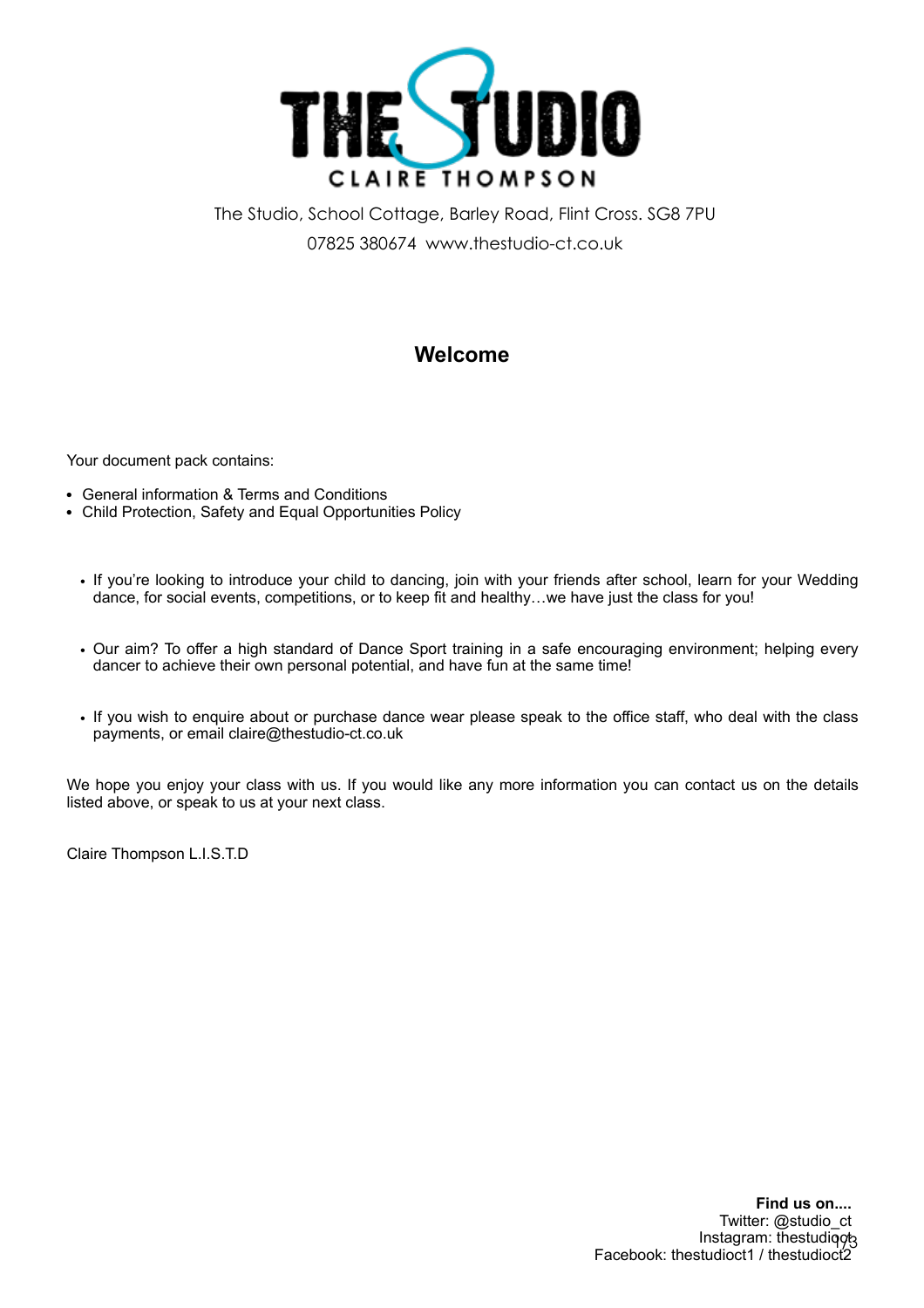# **Your Dance Class**

We would like to welcome you to the dance classes for children, teenagers and adults held by The Studio - CT. Below, you will find information about the classes that we hold.

- Class times and termly dates are displayed on social media, our website, and the notice board in the reception areas of our classes. You will also find news of I.S.T.D. examinations and competitions that pupils may take part in. You will be notified in writing when we feel you/your child is ready for an competition/examination.
- Social Media find us on Facebook, Twitter and Instagram to keep yourself up to date with our news.
- Dance Wear suitable clothing should be worn for your lesson. After your first term, all children must wear a Studio branded T-Shirt which can be purchased directly from us. Children's Ballroom & Latin classes require the correct shoes, please ask a member of staff for details. We have arranged with suppliers to provide suitable dance wear, which is also inexpensive. Please speak to the admin staff who will be able to advise you and provide an order form. Adult pupils who would like advice on dancing shoes should also speak to the admin staff or their teacher who have catalogues of the various styles, which they may order.
- We reserve the right to change teachers at short notice as and when necessary, or to cancel any course due to insufficient demand. In this case a full refund will be given.
- All valuables will be the responsibility of the student. The Studio CT will not be liable for any loss or damage.

#### **Payment**

We offer a variety of payment methods, cash, BACS and PayPal. All classes with The Studio - CT are a half termly sign up. We allow new pupils to pay weekly for their first week as a trial, and on returning for the second week the remaining weeks of the half term are payable in one block.

- You can pay this in the following ways:
	- a) In cash at the time of the class<br>b) Invoice, you can choose to be
	- Invoice, you can choose to be emailed an invoice to be paid via BACS or PayPal.
- All fees are payable in advance or by invoice due date. Invoices will be issued to you/your child at the end of their first class of each term or if requested via email. Invoices will be assumed to have been received unless notified otherwise during the first week of each term.
- Any invoices sent out for unpaid fees after invoice due date will be subject to a £5 administration charge.
- You will be automatically be rebooked onto your class/s for the next term unless we are informed otherwise before the end of the current term.
- We accept new students throughout the term. Fees will be pro-rated from the first class attended.
- Fees are non-refundable under any circumstances. No refunds will be made for missed classes.
- All fees are payable termly in advance however, an option is available to pay monthly. If this option is taken the following terms apply:
	- a) Regular monthly payments MUST be made, the first payment by the first session of the start of each term.
	- b) If for any reason a student leaves during a term, full payment of the account is made at that time.

# **Child Protection and Equal Opportunities Policy**

It is the policy of The Studio, wherever reasonably practical, to safeguard its members from physical, sexual and emotional harm while participating in Dance Sport activities. We take all reasonable steps to ensure that, through relevant procedures and training; children do so in a safe environment. To protect the well being of children in our care, we would ask you to be fully aware of the following points.

- We respectfully request that parents or guardians be responsible for escorting young persons under the age of eighteen to and from the venues, and are punctual on collecting.
- That parents or guardians of children under the age of twelve should remain in the waiting areas while classes are in progress. Failing this, that staff are made aware of any absence on the part of the parents or guardians. We expect that students aged 12+ attending classes will leave the class unaccompanied, no longer becoming the responsibility of the teacher in charge, unless we are notified otherwise.
- The Studio staff are not to be considered in 'loco parentis' outside the halls of tuition. The Studio CT's duty of care for a student is during stated class times only and then only to negligence. This is on the condition that they adhere to the rules of behaviour and conduct given by the teacher. Supervision outside of class/performance times is not the responsibility of The Studio - CT.
- Parents and guardians should be aware that the styles of dance taught at The Studio necessitate physical contact between teacher and pupil, and I hereby consent to physical correction. If this is not acceptable, the teacher must be notified in writing.
- Where personal tuition is given, parents or guardians are advised to remain in the waiting areas throughout.